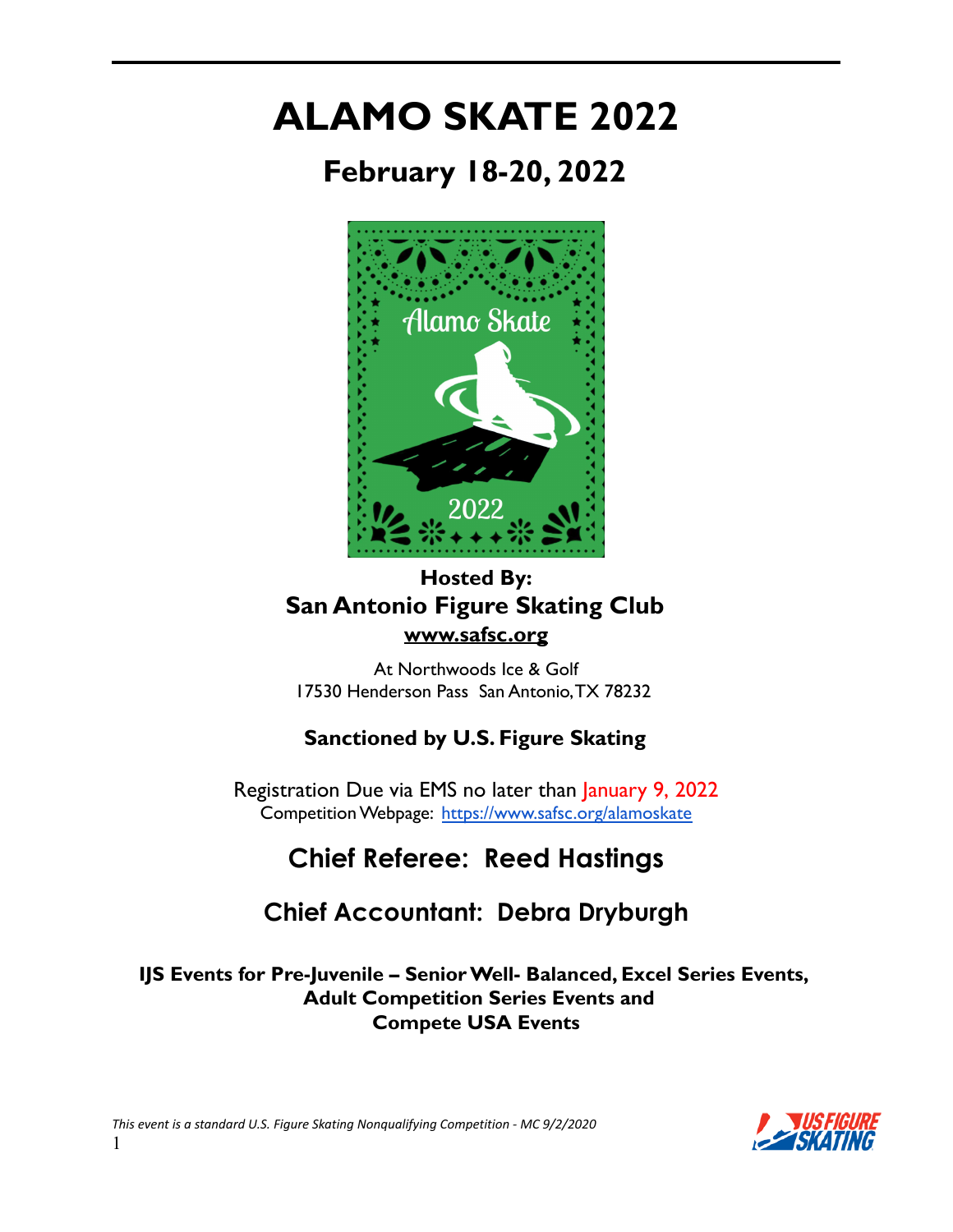# **ALAMO SKATE 2022**

#### HOSTED BY THE *SAN ANTONIO FIGURE SKATING CLUB* FEBRUARY 18—22, 2022

ALAMO SKATE 2022 will be conducted in accordance with the rules and regulations of U.S. Figure Skating, as set forth in the current [rulebook,](https://www.usfigureskating.org/about/rules) as well as any pertinent updates that have been posted on the U.S. Figure Skating [website](https://www.usfigureskating.org/members-only/members/technical-notifications).

This competition is open to all eligible, restricted, reinstated or readmitted persons as defined by the Eligibility Rules, and who are currently registered member of a U.S. Figure Skating member club, a collegiate club or who is an individual member in accordance with the current rulebook. Please refer to the current rulebook for non-U.S. citizens.

#### COVID-19 INFORMATION:

- **All attendees are always required to properly wear face coverings over their nose and mouth and secured under their chin while in a facility (exception: skaters may remove mask for their practice and performance on the ice).** This is not only for your protection, but for the protection of others and is applied to all attendees.
- **Chaperones/Spectators:** Skaters under 12 may have 1 chaperone. Chaperones and family members may attend their events as spectators during each skater's assigned event times
- **U.S. Figure Skating Waivers are a requirement for ALL athletes**. The online waivers must be completed via Members Only prior to the competition, instruction here.
- **All registered competitors, chaperones and coaches will receive email notifications** following close of registration detailing our Competition Covid-19 Safety Plan that follows the current policy of USFS at the time of the event.

#### **SERIES INFORMATION:**

**Adult Competition Series (ACS)** Alamo Skate is an adult friendly event meeting the requirements for the Adult Competition Series (ACS). Please see the updated ACS 2022 season information available online [here](https://www.usfigureskating.org/sites/default/files/media-files/2021-22%20ACS%20Handbook.pdf) for details. Adult Skaters may compete in sanctioned competition that offers adult events between May 28, 2021 and February 20, 2022. Skaters will be responsible for sending a photo, scanned copy, email or screenshot of their final results sheet for reporting to ACS

**Excel Series***:* ALAMO SKATE 2022 is approved as an Excel Series competition for the 2022 season. As an Excel Series event, skaters entered in the Series at eligible levels will earn points for their placement here in order to qualify for the National Festival. Skaters must

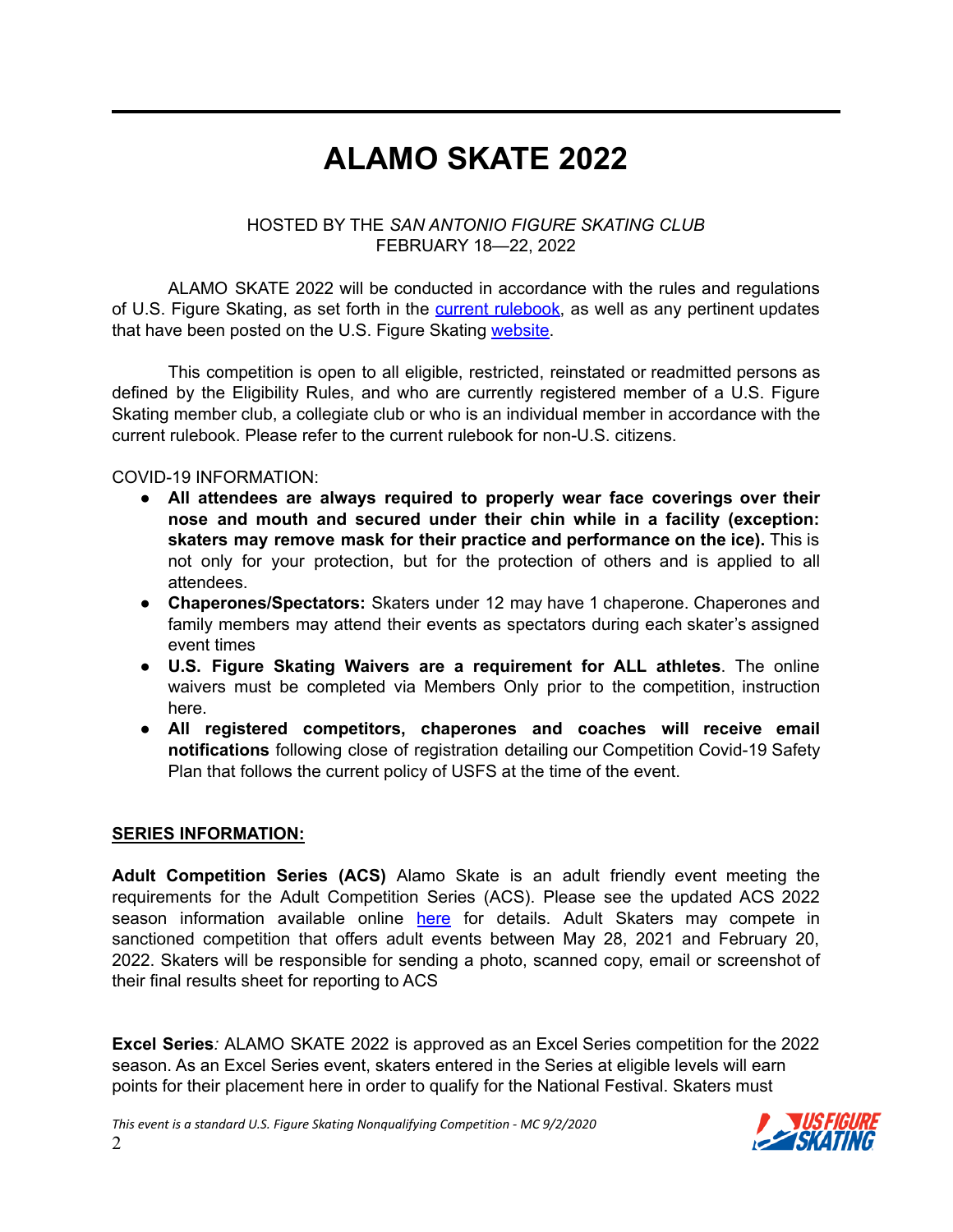register for the Excel Series prior to competing at designated competition or by March 1; see 2021-2022 Excel Program [Requirements](https://fs12.formsite.com/USFSAIT/images/2022_Excel_Free_Skate_Requirements.pdf) here. Additional information is available on [U.S.](https://www.usfigureskating.org/skate/skating-opportunities/excel) Figure Skating's Excel [webpage.](https://www.usfigureskating.org/skate/skating-opportunities/excel) For any questions related to the Excel Series, please contact ExcelSeries@usfigureskating.org.

#### **ELIGIBILITY/TEST LEVEL**:

ALAMO SKATE 2022 is open to all skaters who are currently eligible (ER 1.00) members of either the Learn to Skate USA program, and/or are full members of US Figure Skating. To be eligible, skaters must have submitted a membership application or be a member in good standing.

*Test Level*:: Competition level is the highest test passed as of the entry deadline in the discipline the skater is entering. Entrants may skate up two levels above that for which they qualify, but they may not skate down in any event.

*Age restrictions/requirements*: Singles free skate events (Well-Balanced Program) have the following requirements:

> Juvenile: Girls – 12 years or younger; Boys – 13 years or younger Open Juvenile: Girls – 13 years or older; Boys – 14 years or older Intermediate must be under the age of 18 Adults must be 21 years or older

Skaters entering pre-juvenile and lower events will be divided as closely as possible by age should the number of entries warrant more than one group.

> Adult Events - **:** Age classes for all free skate events:

- Young Adult: 18 years through 20 years
- Class I: 21 years through 35 years
- Class II: 36 years through 45 years
- Class III: 46 years through 55 years
- Class IV: 56 years through 65 years
- Class V: 66 years and older

Age classes for all solo free dance and solo pattern dance events:

- Young Adult/Class I/II: 18 years through 45 years
- Class III/IV/V: 46 years and older

All age classes may be divided or combined depending on the number of entries and at the discretion of the Chief Referee and/or the competition committee.

#### **COMPETITION REGISTRATION:**

ALAMO SKATE 2022 entries will only be accepted using the EMS (credit card secure) online registration system. To access EMS, visit [www.safsc.org](http://www.safsc.org) or [https://m.usfigureskating.org/ems/.](https://m.usfigureskating.org/ems/) **Entries must be received no later than 11:59 pm CST**

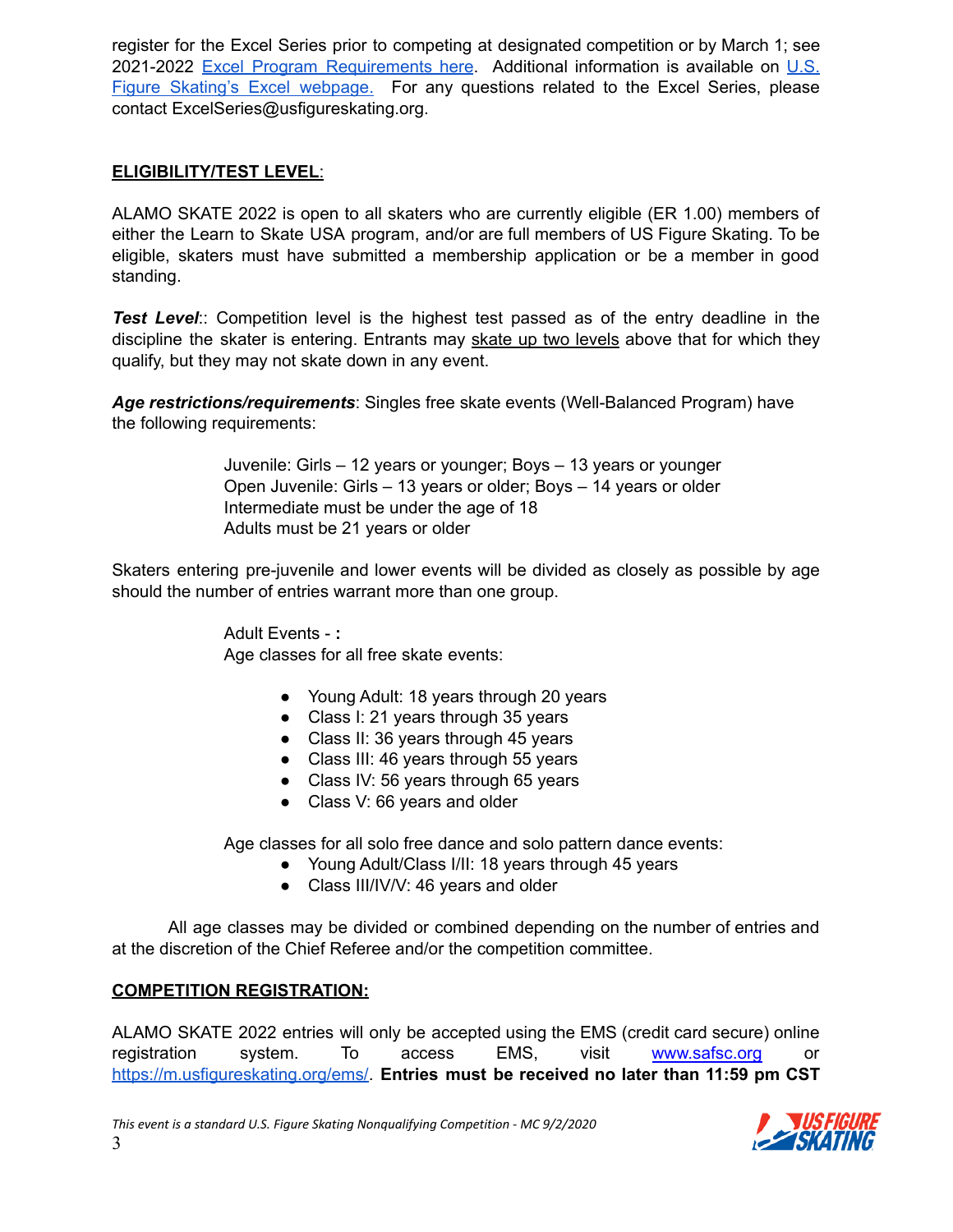**on January 09, 2022**. No paper entries will be accepted. EMS transactions may incur a credit card processing fee. Late entries may be accepted at the discretion of the ALAMO SKATE 2022 Competition Committee and the Chief Referee. If accepted, a **\$35.00 late fee** will be assessed. The ALAMO SKATE 2022 Competition Committee reserves the right to limit entries to any event or to cancel an event based upon time restrictions.

| <b>ENTRY FEES</b>                                                                                                                                                  |                    |
|--------------------------------------------------------------------------------------------------------------------------------------------------------------------|--------------------|
| First Learn To Skate USA/Compete USA Event                                                                                                                         | \$85.00            |
| Each Additional Learn to Skate/Compete USA Event                                                                                                                   | \$30.00            |
| First 6.0 Event (Singles Entry Levels-Introductory Levels, Preliminary, Excel<br>Levels, Adult Pre-Bronze-Bronze)                                                  | \$135.00           |
| Second 6.0 Event<br>Third 6.0 Event                                                                                                                                | \$50.00<br>\$30.00 |
| First IJS Event Singles Pre-Juvenile-Senior Free Skate (Including Open<br>Juvenile, Juvenile-Senior Short Program, Excel Plus and Adult<br>Silver-Gold Free Skate) | \$150.00           |
| Second IJS Event<br>Third IJS Event                                                                                                                                | \$50.00<br>\$30.00 |
| Practice Ice (Twenty (20) Minute Increments):                                                                                                                      |                    |
| Learn to Skate Levels (Reserved Prior to January 11, 2022)                                                                                                         | \$20.00            |
| Introductory Levels and Above (Reserved Prior to January 11,<br>2022)                                                                                              | \$20.00            |
| Walk-On Rate for All Events (Purchased at Competition)                                                                                                             | \$25.00            |
| <b>Test Credit Forms</b>                                                                                                                                           | \$10.00            |
| Change Fee (Change of Level or Event After Closing Date of Entries                                                                                                 | \$25.00            |
| Late Fees:                                                                                                                                                         |                    |
| Late Registration Fee                                                                                                                                              | \$35.00            |
| Late PPC & Music Upload Fee (Fee is Per Item)                                                                                                                      | \$35.00            |
| Non-Sufficient Funds Fee                                                                                                                                           | \$35.00            |

#### **Mandatory Athletes:**

Athletes age 18+ as of the competition start date who will be competing on a team (i.e. synchro, dance, pairs, shadow dance, theatre, etc.) with at least one minor athlete must complete SafeSkate training. **\***

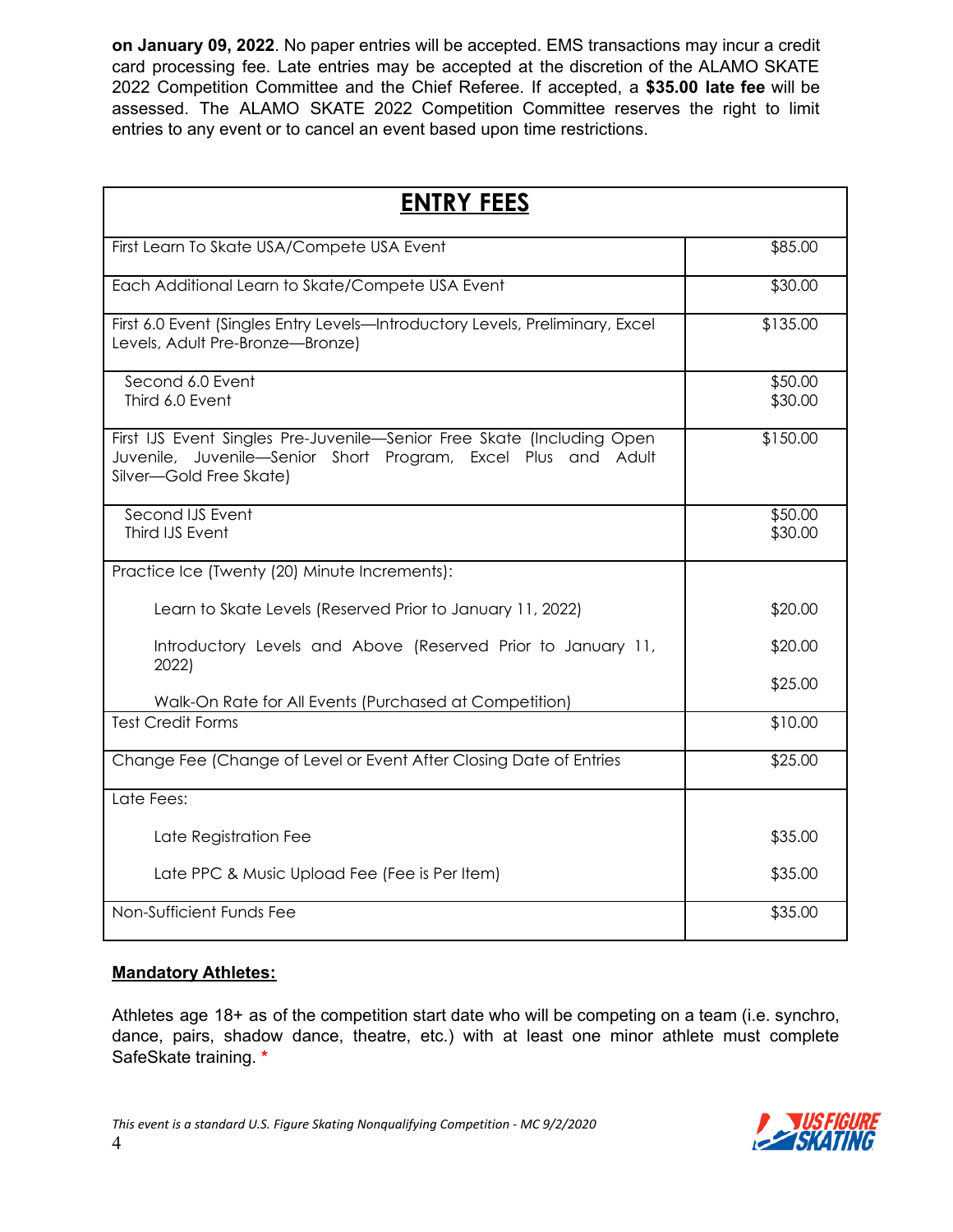Minor Athletes who turn 18 mid-season are encouraged to seek parental consent to take the online SafeSkate training early to avoid any disruptions in their ability to participate as the training is required upon turning 18. The athlete will not be SafeSkate compliant until they have completed the training and their Members Only portal reflects completion. Please email [skatesafe@usfigureskating.org](mailto:skatesafe@usfigureskating.org) for instructions or questions regarding parental consent.

**REFUND POLICY:** Entry fees will not be refunded after the closing date of entries unless no competition exists or the event is canceled. There will be no refunds for medical withdrawals. The online processing fees are not refundable. Checks returned for non-sufficient funds and contested credit card charges will be issued a **\$35.00 non-sufficient funds fee**. Payment of the fee will be required before the skater is allowed to participate in practice ice or events. *Notes to Skaters, Parents and Coaches*:

*Changes Fee*: There will be a **\$25.00 change fee** assessed for each change to an event or level after the closing date of entries.

*Short Programs and Free Skate*: Short program and free skate are offered as separate events.

*Gender Notice*: Males and females may compete against one another in any 6.0 judged event (at the discretion of the Chief Referee).

*Skater Placement*: It is important to the success of the ALAMO SKATE 2022 competition that skaters are placed in the correct level of events. If, for whatever reason, the Local Organizing Committee (LOC) discovers that a skater has been placed in a category that is below their proper level, the Chairman and Chief Referee will have an option to move the skater into the correct event, even if this must be done the day of the ALAMO SKATE 2022 competition. This will ensure that every event is as fair as possible to all skaters.

**SCHEDULE:** Competitors may be scheduled on any day or time during the announced dates of the competition. The competition and practice ice schedule will be available after the close of entries. All participants will be notified via email once available. Skaters should plan to be available all day Friday, Saturday and Sunday.

**FACILITIES**: ALAMO SKATE 2022 will be held at:

Ice & Golf Center at Northwoods 17530 Henderson Pass San Antonio, Texas 78232



The Ice & Golf Center at Northwoods contains one (1) ice surface that is 200' x 85' with hockey lines, pro-shop, miniature golf facilities, and an indoor soccer field. The Ice & Golf Center at Northwoods is a freestanding facility with a concessions area, locker and changing rooms. Due to COVID-19 locker and changing rooms may not be made available for use during the ALAMO SKATE 2022 Competition. The Ice & Golf Center at Northwoods is conveniently located within a retail shopping district which hosts nearby restaurants, casual

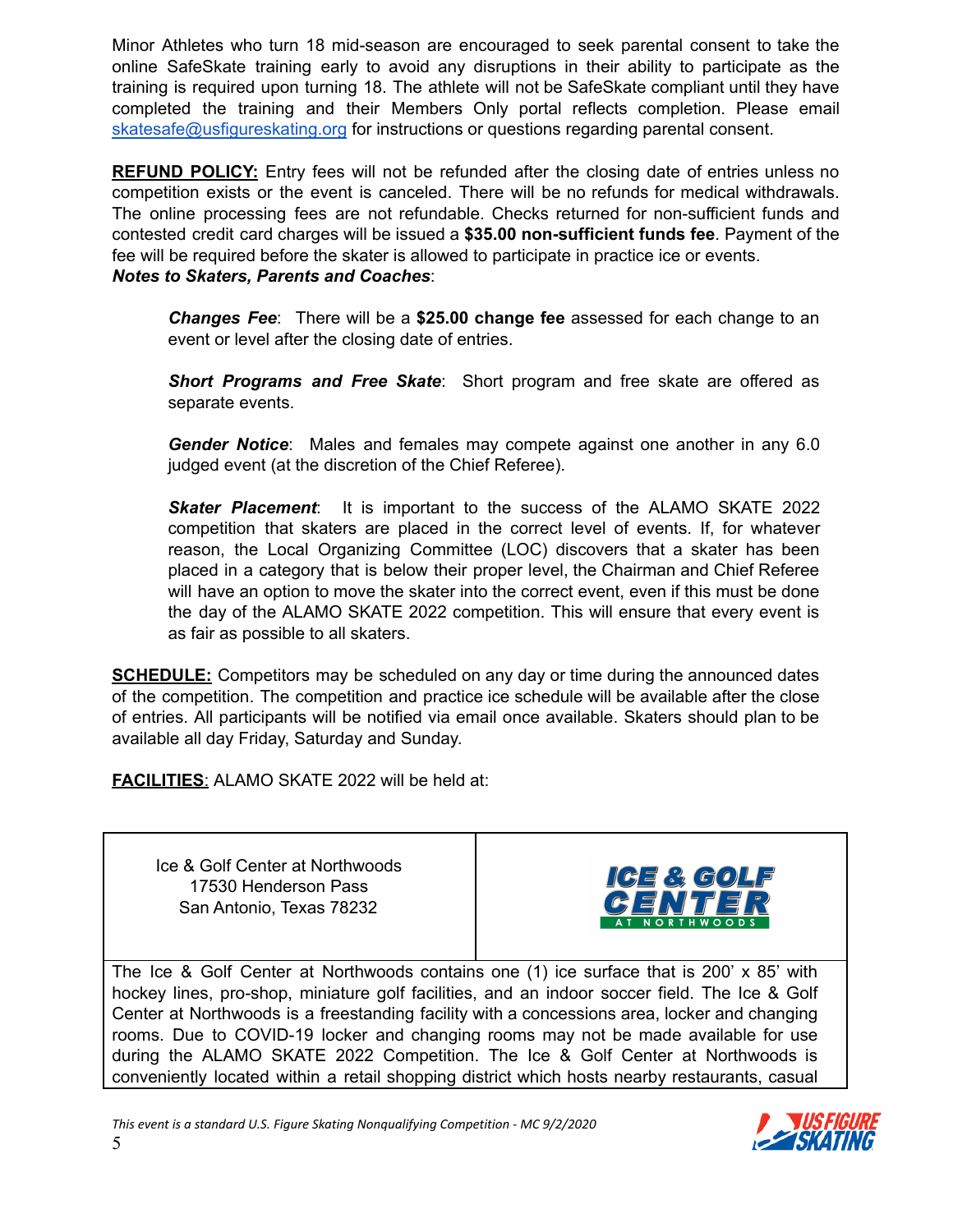shopping, lodging, and a movie theatre complex. The rink temperature at the Ice & Golf Center at Northwoods runs cold, dressing in layers is suggested.

**MUSIC:** Official ALAMO SKATE 2022 competition music will only be accepted through electronic uploads into EMS. Duplicate music on compact discs (CDs) must be brought as back-up music for events and practice ice sessions where music is played.

*Music Upload & Submission Deadline***:** Competition music for all events that require music MUST be submitted electronically via the online registration system, Entryeeze. After you have registered and paid for your events, Entryeeze will prompt you to upload your music for each event that requires music. If your music is not available at that time, you may log out of your account and return at a later date (but not later than the upload and submission deadline noted herein without the imposition of a late fee), to upload your music by going to the "competition" tab and then selecting "my music". Program music uploads must be uploaded by the music deadline of **January 31, 2022 at 11:59 p.m. CST.** It is the skater's responsibility to upload the correct music and to make sure that the upload is successful. Failure to upload music by the deadline will result in a late fee of \$35.00.

*Music Specifications*: Music uploads must conform to the following specifications:

- Only one (1) piece of competition program music (e.g. Short Program, Free Skate, etc.) per file may be uploaded.
- The uploaded file must be an **MP3** file. Simply changing the file extension of ".mp3" from another file format is not acceptable. Entryeeze will automatically check that the file format is correct. If you have questions about the format of your music, please contact your coach to make sure that the music conforms to the specifications set forth herein.
- **Bit Rate of 192 kbps** or higher is requested.
- The file should not contain any ID3 metadata (tags). The file shall not include any embedded images such as album cover art, a photograph of the skater, etc.
- Leaders and trailers (the silence or "dead space" before and after the actual start and end of the program music) may not exceed two (2) seconds. We prefer that there be **No leaders or trailers** at all. Excessive leaders and trailers may disrupt the playing of the music during the competition.

*Back-Up Music (CDs)*: ALAMO SKATE 2022 competitors must submit their music online via Entryeeze pursuant to the instructions set forth hereinabove. In addition, all ALAMO SKATE 2022 competitors **MUST** have at least one (1) back-up CD rink side at during the actual ALAMO SKATE 2022 competition event. The use of phones or electronic devices that emit sounds will not be acceptable methods for the transmission of back-up music. CDs must conform to the following specifications:

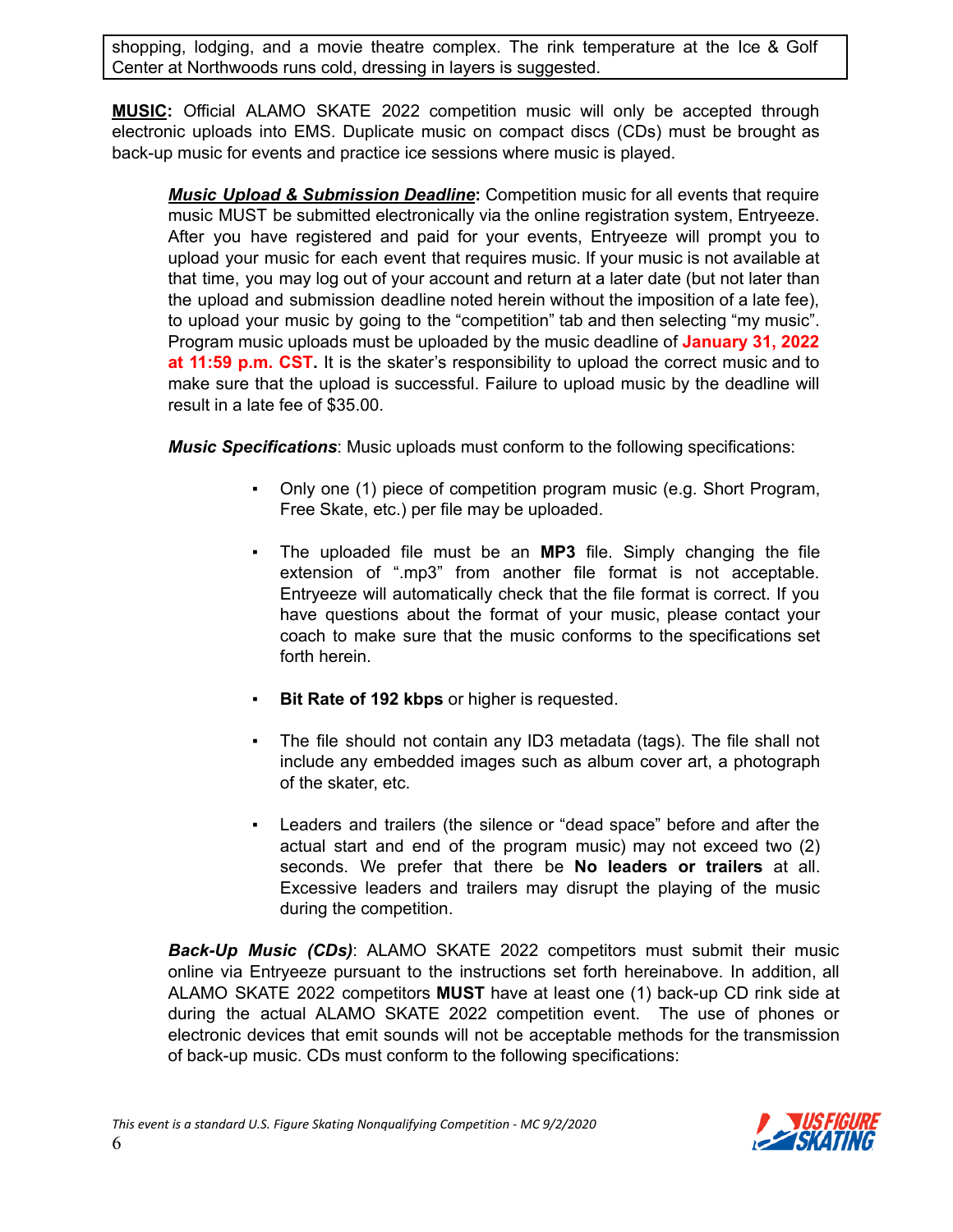- CDs must be clearly marked with a permanent marker with the competitor's first and last name, event, and music length.
- Only one (1) music track may be included on any one (1) CD. Any CD with more than one (1) track of music is not acceptable.
- Leader time on a CD may not exceed two (2) seconds.
- Music may not be submitted on re-recordable CDRW discs.

The LOC is not responsible for damage to of the loss of CDs. CDs that are not picked up by the end of the ALAMO SKATE 2022 competition are not the responsibility of the LOC, and will be discarded or otherwise destroyed.

*Incorrect Music/Failure to Upload Music – Penalties:* The LOC will assess each competitor a **\$35.00 charge** per event if the competitor:

- fails to submit their music prior to the music submission deadline noted hereinabove.
- submits files that do not correspond to the specifications set forth hereinabove.
- submits either the incorrect music or needs to make changes to their music after the music submission deadline as noted hereinabove.

ALAMO SKATE 2022 competitors may NOT receive their credentials at registration until they pay the \$35.00 per event charge and turn in their music on CD, conforming to the requirements set forth hereinabove.

*Music Issues During Performance*: In most situations, the Chief Referee will NOT stop a performance due to music skipping, poor music quality, music stopping completely, incorrect music tempo, or other similar issues. For such situations, during a performance, the skater must immediately approach the Chief Referee for a resolution. Please note, Rule 1403C of the official U.S. Figure Skating Rulebook: *If the tempo or quality of the music is deficient, the competitor must stop skating and notify the Chief Referee*. Back-up music must be readily available at rink side.

#### **PLANNED PROGRAM CONTENT (PPC):**

Competitors participating in IJS events are required to submit PPC in EMS no later than **January 31, 2022 at 11:59 p.m. CST**. After this date, skaters will be locked out of this feature and subject to a \$35.00 late fee. The late fee will automatically be added to each skater's cart who doesn't meet this requirement by the deadline. Late fees will not be removed under any circumstances and must be paid prior to receiving the skater credential onsite.

#### **JUDGING SYSTEM:**

**THE INTERNATIONAL JUDGING SYSTEM (IJS)** will be used for the following events:

*▪ Well Balanced Program Singles Free Skate Events*: Pre-Juvenile—Senior

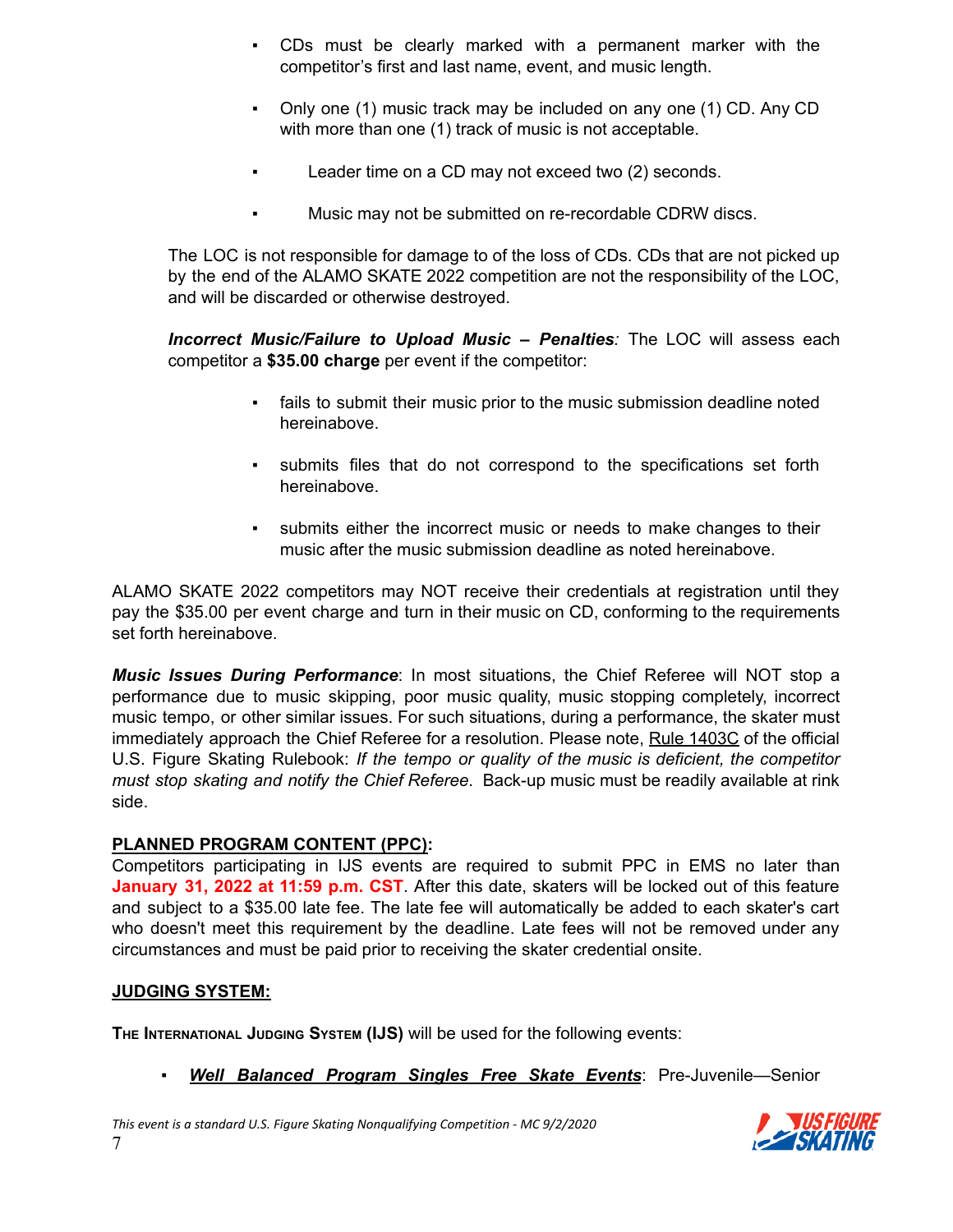(including Open Juvenile), Adult Silver—Gold, and Adult Masters.

- *▪ Well Balanced Program Singles Short Program Events*: Juvenile—Senior (including Open Juvenile).
- *▪*
- *▪ (Excel Series Program/Excel Plus Singles Free Skate Events)*: Preliminary Plus, Pre-Juvenile Plus, Juvenile Plus, and Intermediate—Senior (*see* Excel Program Technical Handbook for guidelines).

All competitors skating in these events need to submit the planned program content form online via Entryeeze. **The deadline to submit planned program content is January 31, 2022.**.

**THE 6.0 JUDGING SYSTEM** will be used for the following events:

- *▪ Well Balanced Program Singles Free Skate Events*: Pre-Preliminary, and Adult Pre-Bronze—Adult Bronze.
- *▪ Singles Introductory Events*: Beginner, High Beginner and No Test.
- *▪ Excel Series Events*: Excel Beginner—Excel Juvenile (*see* Excel Program Technical Handbook for guidelines).
- *▪ Compulsory Moves*: All Levels.
- *▪ Jumps*: All Levels.
- *▪ Spins*: All Levels.

**LIABILITY:** U.S. Figure Skating, the San Antonio Figure Skating Club and the Ice & Golf Center at Northwoods accept no responsibility for injury or damage sustained by any participant in this competition. This is in accordance with Rule 1600 of the official U.S. Figure Skating Rulebook.

**ONSITE REGISTRATION/CHECK-IN:** Registration will open one to two hours before the first event and run through the last event of the day. The registration table will be located near the entry of the Ice & Golf Center at Northwoods. Please register/check in promptly upon arrival.

#### **LOCKER ROOMS AND CHANGING AREAS:**

*Locker rooms and changing areas WILL NOT be available at this competition*.

All athletes are expected to arrive at the arena ready (costumes, hair, make-up etc.). Athletes will be provided with an area to put skates on but **will not be permitted to change in public restrooms.**

If an athlete is scheduled with two or more events that are within two hours of each other, contact the Competition Chair at alamoskate@safsc.org for possible available options after the schedule has been published.

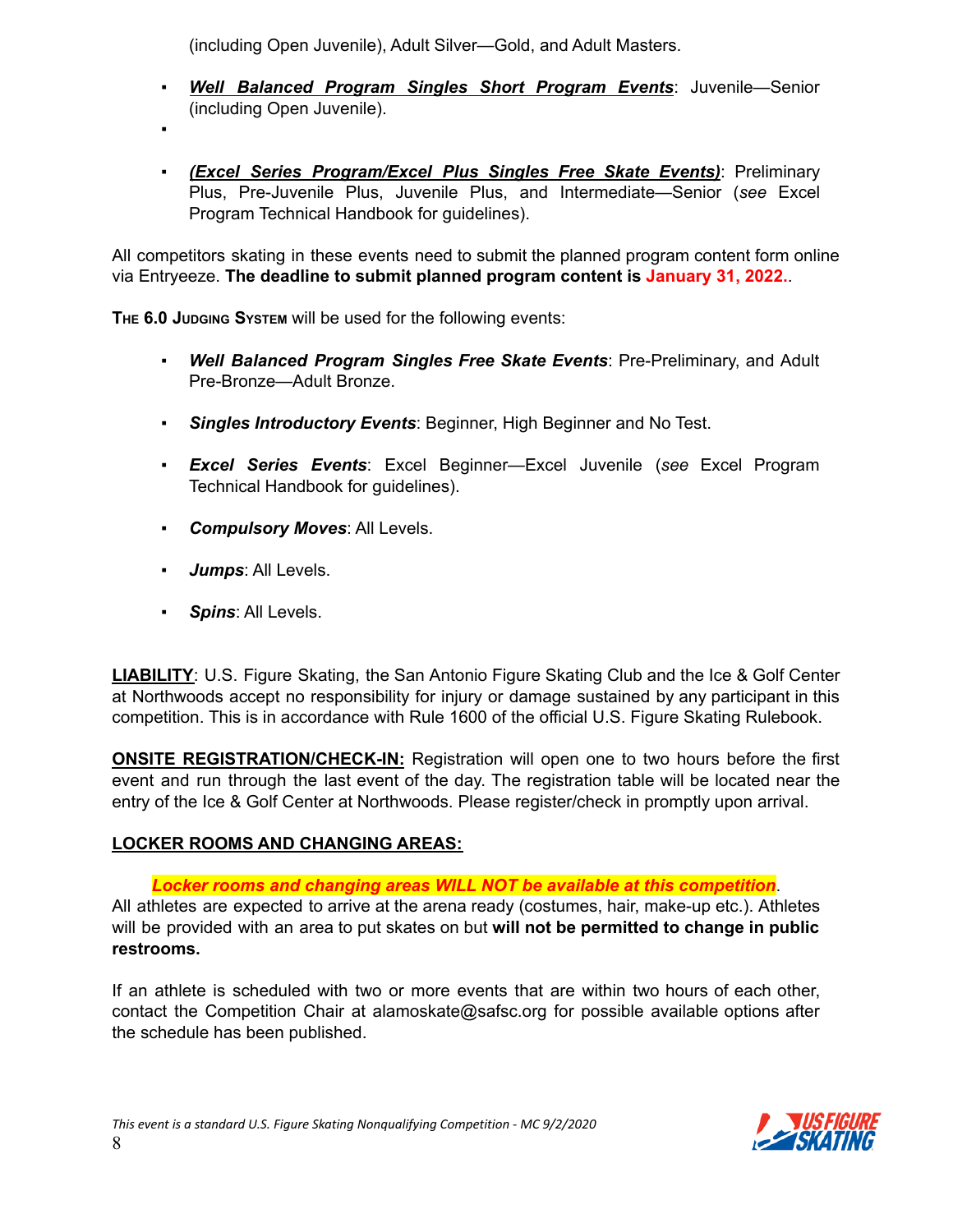**PRACTICE ICE:** All skaters are encouraged to purchase practice ice. Practice ice sessions for ALAMO SKATE 2022 will be sold online via EMS until the earlier of these occur (i) all practice ice sessions are full or (ii) ALAMO SKATE 2022 registration opens. After the entry closing date, competitors will receive an EMS email to access each competitor's respective practice ice record and to select the competitor's practice ice session(s). All practice ice will be selected by the competitor. Once registration opens, practice ice sessions, to the extent they are available, will be sold in person, at the registration table, in cash. Practice ice sessions will continue to be sole until the sessions are full. **Once the practice ice sessions are full, practice ice sales will be terminated, and NO exceptions will be made**. ALAMO SKATE 2022 reserves the right to schedule practice ice sessions on any date contiguous to the date of the skater's assigned competition date. ALAMO SKATE 2022 reserves the right to play or prohibit music at practice ice sessions. To the extent music is permitted, music will be played on a first come, first served basis at practice ice sign in.

*Practice Ice Policies*: The following policies are applicable to ALAMO SKATE 2022 practice ice sessions:

- Prepayment for practice ice sessions is REQUIRED prior to the reservation of a practice ice session.
- Practice ice sessions will only be sold at registration, only to the extent that the practice ice sessions are not full at the opening of registration, and only until such time as the practice ice sessions are full.
- Practice ice sessions will be filled on a first-come, first-served basis.
- **Practice ice sessions will be twenty (20) minutes in duration.**
- Practice ice sessions will be organized according to level, whenever possible, and will be capped at 15 for standard track competitors and 20 for LTS skaters per session.
- ALAMO SKATE 2022 reserves the right to play or prohibit music during practice ice sessions. Should music be played during practice ice sessions, music will be played one (1) time, and on a first-come, first-served basis at sign in. ALAMO SKATE 2022 cannot guarantee that each skater's music will be played during a practice ice session.
- Coaches are prohibited from being on the ice surface during a practice ice session.
- Spins, Jumps, Compulsory Moves, and Showcase Events may practice on any practice ice session.
- Practice ice sessions are non-transferable and non-refundable.

Practice ice session refunds will only be issued in the event that the ALAMO SKATE 2022 event for which the competitor registered for a practice ice session is not held.

**PHOTO/VIDEO**: Official Photography/Videography will be available for purchase. More details

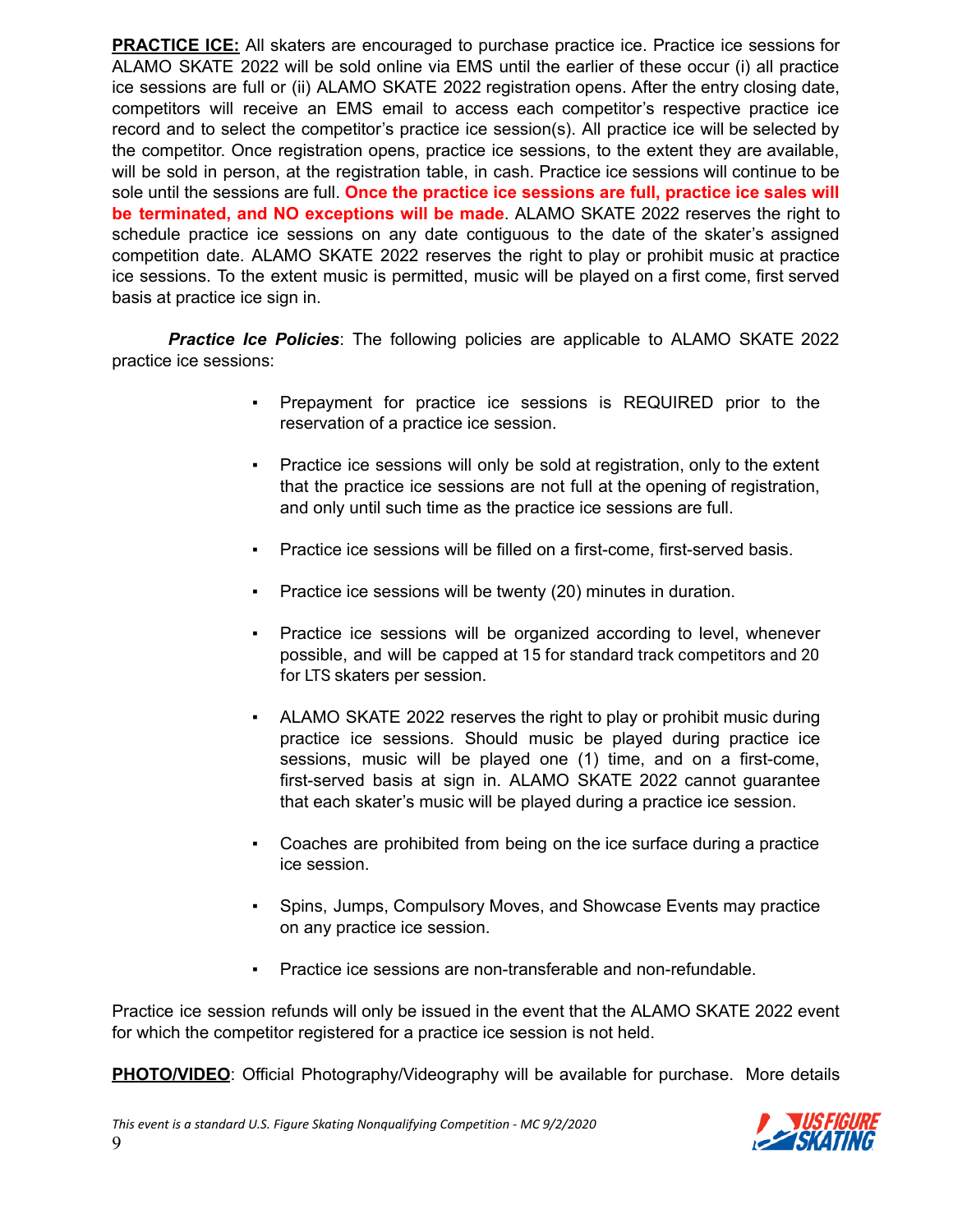will be announced closer to the competition time. Please utilize the link on [ALAMO](https://www.safsc.org/alamoskate) SKATE 2022 [homepage](https://www.safsc.org/alamoskate) for updates and to pre-order photos and videos. Hand held personal video equipment will be permitted in the bleacher area only. The official photographer will have the only camera allowed near the ice. No video equipment may be plugged into the outlets at the Ice & Golf Center at Northwoods. No flash devices are permitted in ice arena during practice ice sessions, warm-ups or events, as they are a hazard to skaters. Video recording for personal profit is strictly prohibited. Personal photography may be prohibited during award ceremonies. Note, per U.S. Figure [Skating](https://public.3.basecamp.com/p/EsWCNMRdrZ3qJs6LsB9RM9Vf) policy, photographing and/or recording of any one other than your own skater is strictly prohibited. Please refer to the Basic Ice Usage and Skater Etiquette Information document found in the Club Resource section of Member's Only.

**AWARDS:** Awards will be presented to the first three (3) places in each event. All awards will be presented off-ice approximately fifteen (15) minutes after each event or as soon as results are posted. Competitors are encouraged to participate in all group award presentations in skating costumes and skates.

**OFFICIAL NOTICES:** All official notices will be sent through EMS. It is the responsibility of each competitor, parent and coach to check their email frequently for any schedule changes and/or additional information. Skaters are requested to arrive 45 minutes prior to the scheduled time of their event. A tentative schedule of events will be posted prior to the competition. Skaters are encouraged to review each competition email in order to discern any scheduling modifications due to COVID-19 or otherwise.

**TEST CREDIT:** Skaters that meet the requirements for test credit may request their test credit forms at the time of registration. Forms must be picked up at the registration desk prior to the conclusion of the ALAMO SKATE 2022. Test credit forms must be requested prior to the last IJS event of the ALAMO SKATE 2022 competition (unless you are in that event, and then the test credit form must be requested after results are posted). A **\$10.00 fee** will be charged for all test credit forms.

#### **IMPORTANT NOTICE FOR ALL COACHES:**

To be a credentialed coach at a sanctioned non qualifying competition, coaches must meet the compliance requirements listed below and verified by the U.S. Figure Skating.

#### *Coach/Choreographer (domestic/non-foreign)*:

- $\vee$  Must be a current full member of U.S. Figure Skating either through a member club or as an individual member.
- $\checkmark$  If 18 years or older, must submit information for, proper payment of \$30 and successfully pass a background check. **\***
	- o The background check will be valid for two seasons, the one in which it was completed plus one additional.
- ✔ If 18 years or older, must complete annual SafeSport Training. **\***
	- o The training will be valid for 365 days from date of completion and there is no cost for the training/certification.
- ✔ Must complete the Professional Coach/Choreographer Coaching Education Requirement (CER) through the **[Professional](https://skatepsa.com/compliance) Skaters Association (PSA)**.
- $\vee$  Must submit proof of general liability insurance with limits of \$1 million per occurrence/ \$5 million aggregate.
- ✔ Must agree to the U.S. Figure Skating Code of Ethics. **\***

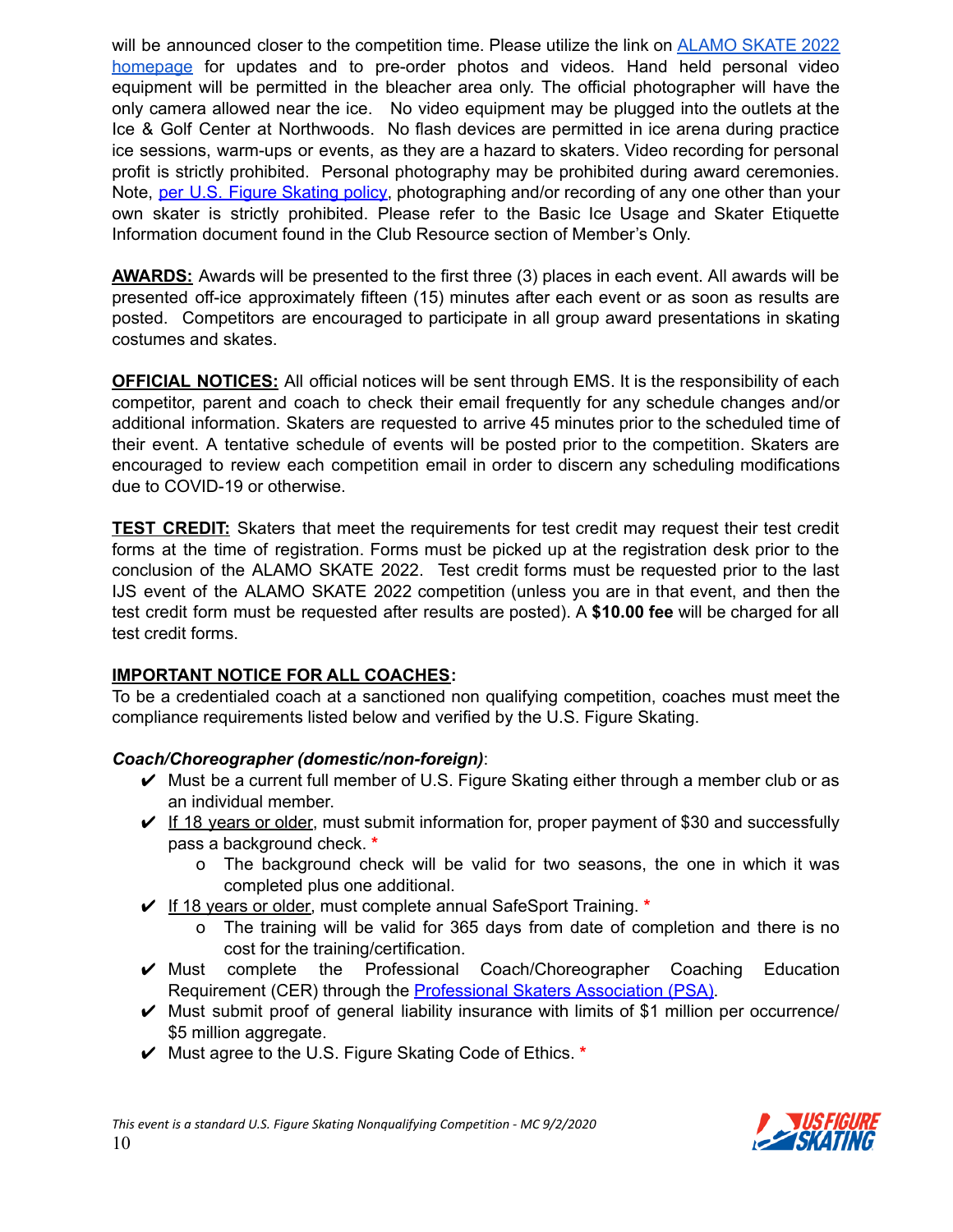- $\vee$  Must complete three waivers: 1) Assumption of Risk, Waiver and Release and Indemnification Agreement, 2) Medical Consent and 3) Name and Likeness Release and Consent Agreement. **\***
- $\vee$  If attending a qualifying competition or traveling as a part of Team USA and/or International Selection Pool (ISP), must be a full member of the [Professional](https://skatepsa.com/membership) [Skaters Association \(PSA\).](https://skatepsa.com/membership)

#### *Learn to Skate USA Coach*:

- $\vee$  Must be a current full member of U.S. Figure Skating either through a member club or as an individual member OR Learn to Skate USA instructor membership
- $\vee$  If 18 years or older, must submit information for, proper payment of \$30 and successfully pass a background check. **\***
	- o The background check will be valid for two seasons, the one in which it was completed plus one additional.
- ✔ If 18 years or older, must complete annual SafeSport Training. **\***
	- o The training will be valid for 365 days from date of completion and there is no cost for the training/certification.
- $\checkmark$  Learn to Skate USA Instructor Certification completed OR U.S. Figure Skating compliance coach (details above)

**\*** Accessible via U.S. Figure Skating Members Only Website:

[www.usfsaonline.org](http://www.usfsaonline.org) Person Icon or Account Member Profile Compliance

#### *Foreign Coach/Choreographer*:

 $\vee$  Required to present the LOC with a letter from their federation verifying they are a member in good standing.

For more information regarding Coach [Compliance](https://www.usfigureskating.org/support/coach/coach-compliance), please visit the Coach Compliance page.

#### **VOLUNTEER COMPLIANCE:**

Reminder: compliant positions at all U.S. Figure Skating sanctioned events include key LOC members, locker room monitors and ALL medical event personnel. To be considered compliant, an approved volunteer serving in one of these positions must:

- $\vee$  Must submit information for, proper payment of \$30 and successfully pass a background check**\***
	- o The background check will be valid for two seasons, the one in which it was completed plus one additional
- $\vee$  Must complete annual SafeSkate Training
	- o The training will be valid for 365 days from date of completion and there is no cost for the training/certification **\***

**\*** Accessible via U.S. Figure Skating Members Only website:

[www.usfsaonline.org](http://www.usfsaonline.org) Person Icon or Account Member Profile Compliance

**CONTACT INFO:** If you have questions, please contact the ALAMO SKATE 2022 Competition Chair, Angie Gurno at [alamoskate@safsc.org](mailto:alamoskate@safsc.org)

#### **ADDITIONAL INFORMATION:**

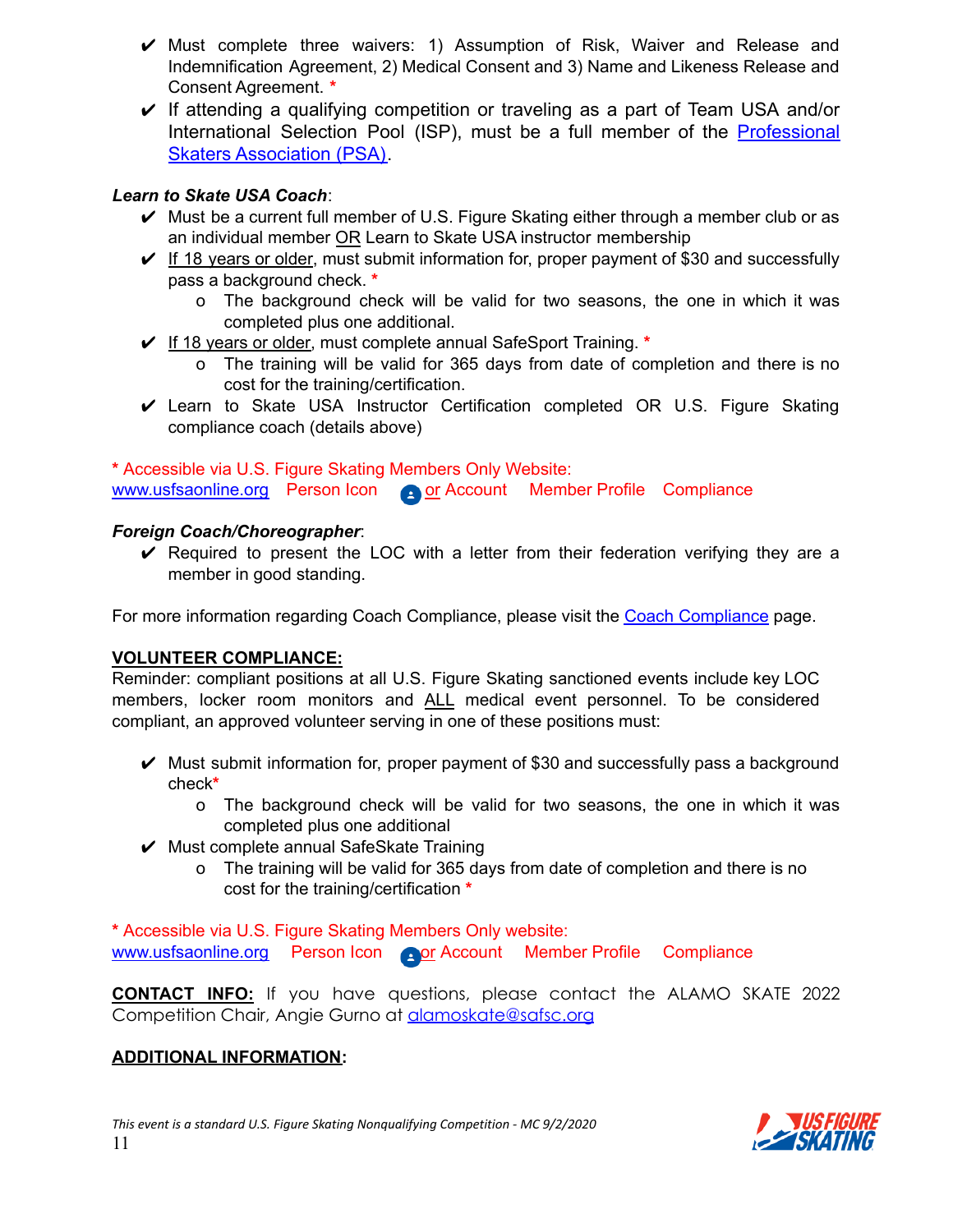



A limited number of hotel rooms are available at our pre-negotiated rate. Indicate that you are a participant in ALAMO SKATE 2022 at the time of booking in order to receive a reduced rate.

([https://secure3.hilton.com/en\\_US/hp/reservation/book.htm?execution=e1s1\)](https://www.hilton.com/en/book/reservation/deeplink/?ctyhocn=SATHHHX&groupCode=CHHASK&arrivaldate=2022-02-18&departuredate=2022-02-20&cid=OM,WW,HILTONLINK,EN,DirectLink&fromId=HILTONLINKDIRECT)

*Admission*: No admission fee will be charged for spectators. All competitors are encouraged to invite family and friends.

*Flash Photography:* Please remember that, for the safety of the competitors, flash photography will not be permitted.

*San Antonio Visitor Information*: The City of San Antonio is served by the San Antonio International Airport. San Antonio, and the surrounding area, offers an amazing variety of family-oriented activities. For more details and assistance in planning your stay, visit the San Antonio Visitors and Convention Bureau website at [www.visitsanantonio.com](http://www.visitsanantonio.com). **SECTION 2: Events Offered and Entry Fees:**